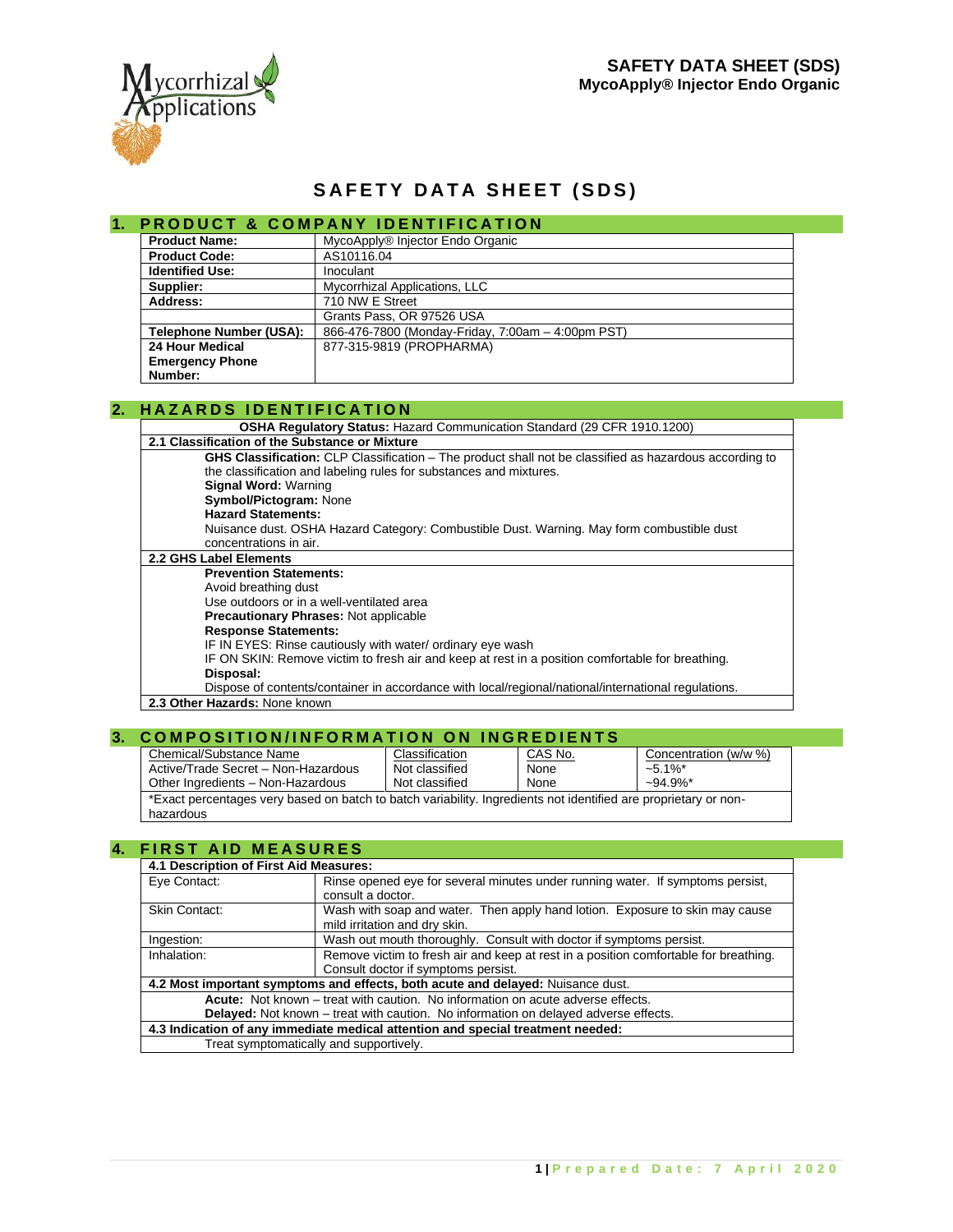

#### **5. FIRE FIGHTING MEASURES**

**5.1 Extinguishing Media and Suitable Extinguishing Media:**

**Suitable Extenguishing Media:** Extinguish with powder, foam, carbon dioxide or water mist. **Unsuitable Extinguishing Media:** Caution: Use of jet water spray may be inefficient

**5.2 Special Hazards Arising from the Substance or Mixture:** Note the risk of dust.

**Thermal decomposition products:** None known.

**5.3 Special Protective Equipment/Procedures for Firefighers:**

**Protective Equipment and precautions for firefighters:** Wear self-contained breathing apparatus (SCBA). Wear suitable protective clothing and eye/face protection **Fire & Explosive hazard:** None known.

## **6. ACCIDENTAL RELEASE MEASURES**

**6.1 Personal Precautions, Protective Equipment and Emergency Procedures:** For non-emergency personnel: Avoid dispersal of dust in the air. Provide good ventilation

**6.2 Environmental Precautions:** 

Avoid unnecessary release to the environment. Prevent spillage from entering drains and/or surface water.

**6.3 Methods and Material for Containment and Cleaning Up:**

Dispose of contents/container in accordance with local/regional/national/international regulations.

**6.4 Containment and Cleaning Up:**

Sweep up and collect for suitable disposal.

**6.5 Reference to other sections:**

See section 8 for type of protective equipment.

See section 13 for instructions on disposal.

# **7. H A N D L I N G & S T O R A G E**

**7.1 Precautions for Safe Handling:**

Minimize dust generation and accumulation. Ensure good ventilation/exhaustion at the workplace.

**7.2 Conditions for Safe Storage, Including any Incompatibilities:** 

Store in a dry, cool, well ventilated area. Keep sealed in properly labeled container.

**7.3 Incompatibilities:**

For more information see product label.

## **8. EXPOSURE CONTROLS/PERSONAL PROTECTION**

| 8.1 Control Parameters: Component Exposure Levels: Information collected from supplier SDS's. |             |                                                                                                                                          |       |           |                     |                  |
|-----------------------------------------------------------------------------------------------|-------------|------------------------------------------------------------------------------------------------------------------------------------------|-------|-----------|---------------------|------------------|
| <b>Substance</b>                                                                              | Time period | ppm                                                                                                                                      | mq/m3 | fiber/cm3 | <b>Remarks</b>      | <b>Notations</b> |
| name                                                                                          |             |                                                                                                                                          |       |           |                     |                  |
| Nuisance                                                                                      | <b>OSHA</b> |                                                                                                                                          | 15    |           | (total) and 5       |                  |
| dust (OSHA<br>PELV)                                                                           |             |                                                                                                                                          |       |           | mq/m3<br>respirable |                  |
| <b>8.2 Exposure Controls:</b>                                                                 |             |                                                                                                                                          |       |           |                     |                  |
| <b>Engineering Controls:</b>                                                                  |             | For operations where the exposure limit may be exceeded, local exhaust<br>ventilation is recommended.                                    |       |           |                     |                  |
| <b>Respiratory Protection:</b>                                                                |             | For operations where the exposure limit may be exceeded, a NIOSH/MSHA<br>approved high efficiency particulate respirator is recommended. |       |           |                     |                  |
| 8.3 Personal Protective Equipment                                                             |             |                                                                                                                                          |       |           |                     |                  |
| <b>Skin Protection:</b>                                                                       |             | Wear suitable protective clothing.                                                                                                       |       |           |                     |                  |
| Eye Protection:                                                                               |             | Safety glasses or goggles recommended.                                                                                                   |       |           |                     |                  |
| <b>Respiratory Protection:</b>                                                                |             | For operations where the exposure limit may be exceeded, a NIOSH/MSHA<br>approved high efficiency particulate respirator is recommended. |       |           |                     |                  |

## **9. PHYSICAL & CHEMICAL PROPERTIES**

| 9.1 Information on basic Physical and Chemical Properties |                |
|-----------------------------------------------------------|----------------|
| <b>Property</b>                                           | Value          |
| State:                                                    | Powder         |
| Appearance:                                               | Dark Brown     |
| Odor:                                                     | Mild           |
| Odor Threshold:                                           | Not determined |
| pH:                                                       | Not determined |
| Melting Point / Freezing Point:                           | Not applicable |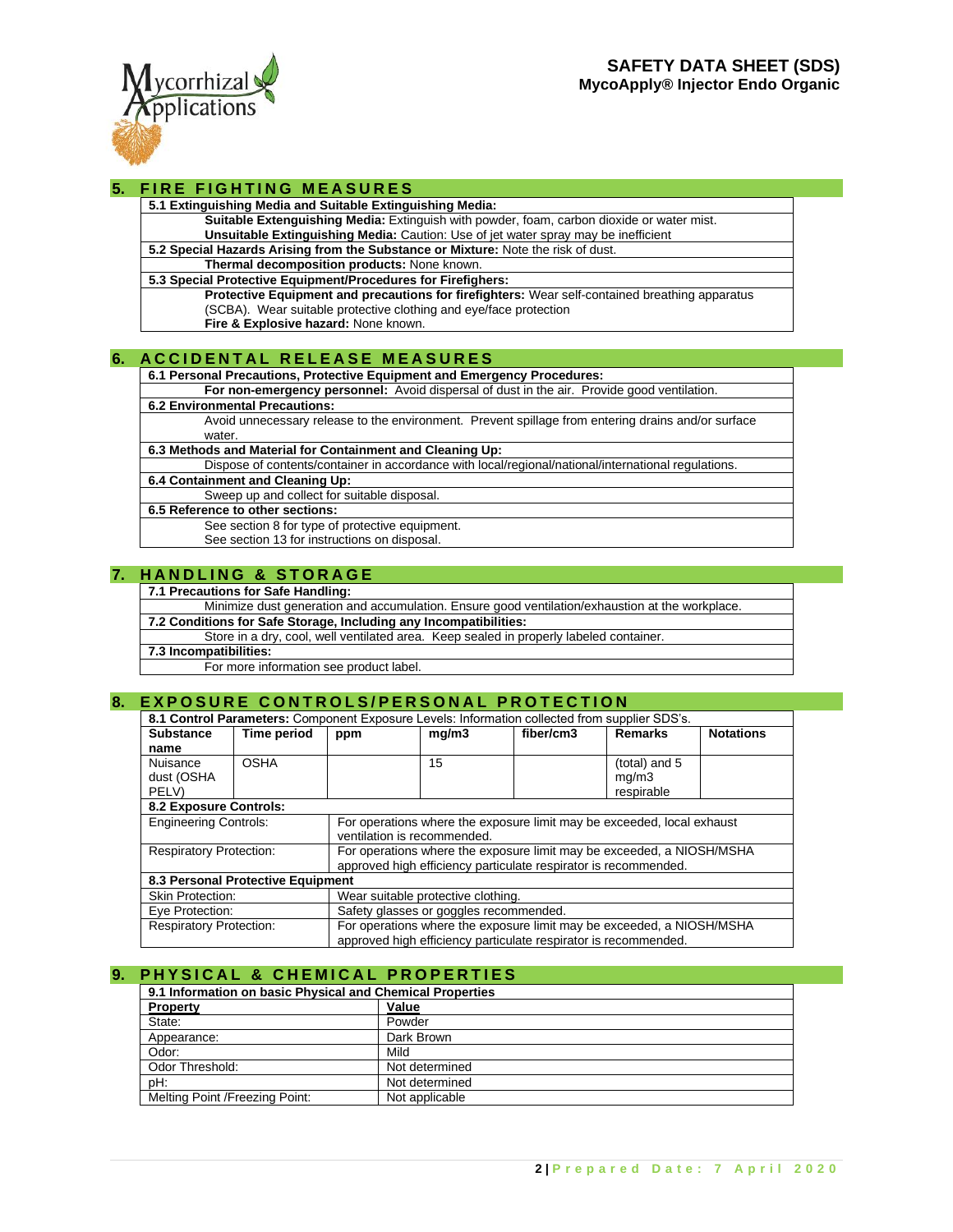



| Initial boiling point & range:           | Not determined                    |
|------------------------------------------|-----------------------------------|
| Flashpoint:                              | Not determined                    |
| Evaporation Rate (Butyl acetate=1)       | Not applicable                    |
| Flammability (solid, gas):               | Not applicable                    |
| Flammable Limits in Air % by Volume:     | Not determined                    |
| LEL (Lower):                             | Not determined                    |
| UEL (Upper):                             | Not determined                    |
| Vapor pressure                           | Not applicable                    |
| Vapor density (air=1)                    | Not applicable                    |
| Relative Density (water=1)               | $0.37 - 0.56$ g/ml (bulk density) |
| Solubility:                              | <b>Partially Water Soluble</b>    |
| Partition coefficient (n-octanol/water): | Not determined                    |
| Autoignition temperature:                | Not determined                    |
| Decomposition temperature:               | >200C                             |
| Viscosity:                               | Not determined                    |
| <b>Flammability Class:</b>               | Not determined                    |
| <b>Oxidating Properties:</b>             | Not determined                    |

| <b>10. STABILITY &amp; REACTIVITY</b> |                                                                            |  |
|---------------------------------------|----------------------------------------------------------------------------|--|
| 10.1 Reactivity:                      | No further relevant information available.                                 |  |
| 10.2 Chemical Stability:              | No decomposition if used according to specifications.                      |  |
| 10.3 Possibility of Hazardous         | No further relevant information available.                                 |  |
| <b>Reactions:</b>                     |                                                                            |  |
| 10.4 Conditions to Avoid:             | Avoid formation of dust, high temperatures, direct sunlight, and humidity. |  |
| 10.5 Incompatible Materials:          | No further relevant information available.                                 |  |
| 10.6 Hazardous                        | No dangerous decomposition products known.                                 |  |
| <b>Decomposition Products:</b>        |                                                                            |  |

# **11. TOXICOLOGICAL INFORMATION**

| 11.1 Information on Toxicological Effects: |                                                                                                          |  |
|--------------------------------------------|----------------------------------------------------------------------------------------------------------|--|
| <b>Likely Routes of Exposure:</b>          |                                                                                                          |  |
| Ingestion:                                 | No data available.                                                                                       |  |
| Inhalation:                                | No data available.                                                                                       |  |
| Eve Contact:                               | No data available.                                                                                       |  |
| Skin Contact:                              | No data available.                                                                                       |  |
| Carcinogenicity:                           | This product does not contain any carcinogens or potential carcinogens as listed<br>by OSHA, IARC or NTP |  |
| <b>Formulation Toxicity:</b>               | No data available.                                                                                       |  |

#### **12. ECOLOGICAL INFORMATION**

| <b>12.1 Ecotoxicity:</b>    | No data available.    |
|-----------------------------|-----------------------|
| 12.2 Persistence and        | No data available.    |
| Degradability:              |                       |
| 12.3 Bioaccumulative        | No data available.    |
| Potential:                  |                       |
| 12.4 Mobility in Soil:      | No data available.    |
| 12.5 Results of PBT and     | PBT: Not applicable.  |
| <b>vPvB Assessment:</b>     | vPvB: Not applicable. |
| 12.6 Other Adverse Effects: | None known.           |

# **13. DISPOSAL CONSIDERATIONS**

#### **13.1 Waste Treatment and Disposal Methods:**

Do not discharge large quantities of concentrated spills and residue into drains. If this product as supplied becomes a waste, it does not meet the criteria of a hazardous waste as defined under the Resource Conservation and Recovery Act (RCRA) 40 CFR 261. Disposal should be in accordance with applicable regional, national and local laws and regulations. Local regulations may be more stringent than regional or national requirements.